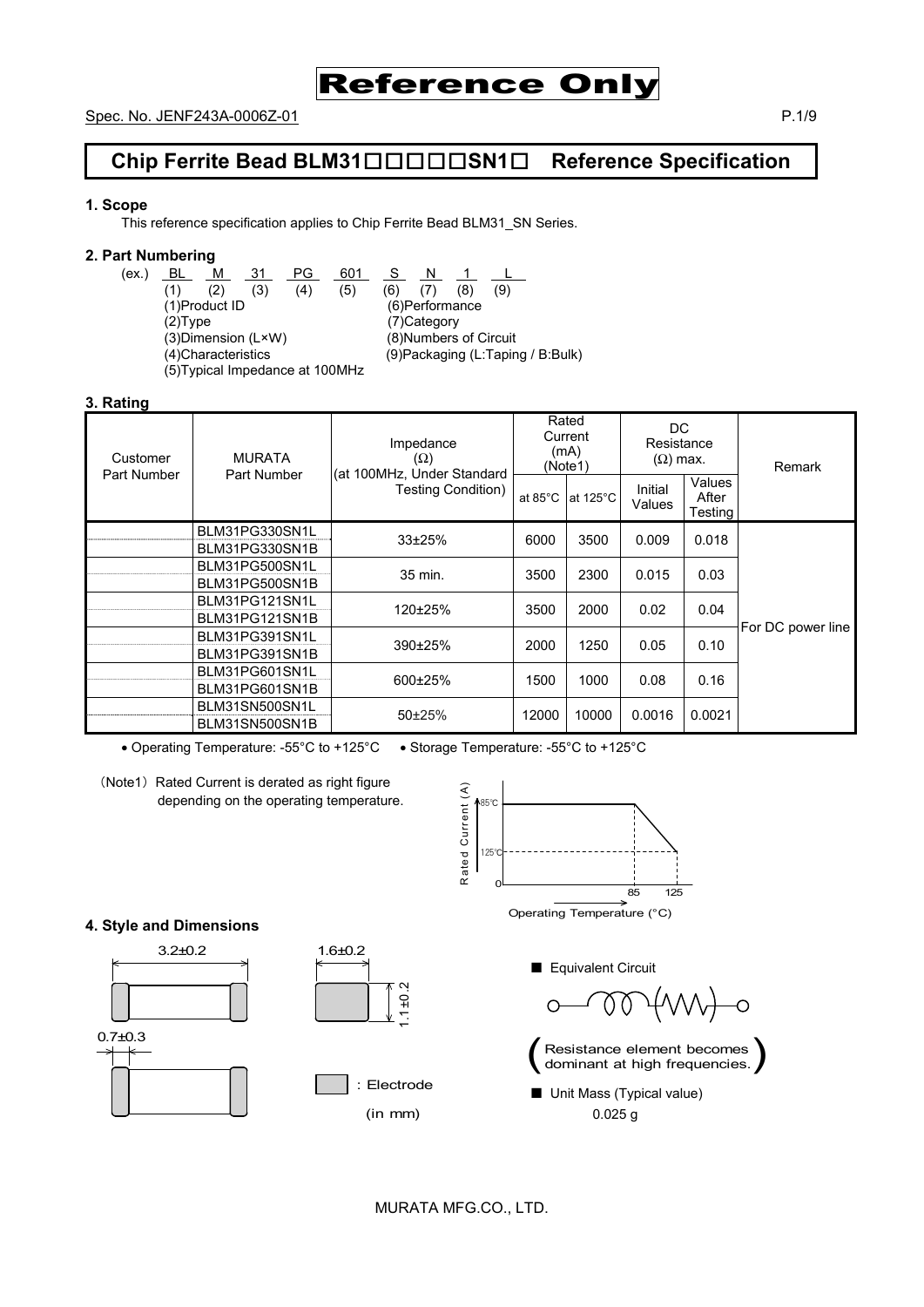Reference Only

Atmospheric pressure : 86kPa to 106kPa

#### Spec. No. JENF243A-0006Z-01 P.2/9

#### **5.Marking**

No marking.

#### **6. Standard Testing Conditions**

< Unless otherwise specified >  $\angle$  In case of doubt > Temperature : Ordinary Temp. (15 °C to 35 °C ) Temperature : 20 °C±2 °C Temperature : Ordinary Temp. (15 °C to 35 °C ) Temperature : 20 °C $\pm$ 2 °C<br>Humidity : Ordinary Humidity (25%(RH) to 85%(RH)) Humidity : 60%(RH) to 70%(RH) Humidity : Ordinary Humidity (25%(RH) to 85%  $(RH)$ )

#### **7. Specifications**

#### **7-1. Electrical Performance**

| No. | Item                | Specification | Test Method                                          |  |  |
|-----|---------------------|---------------|------------------------------------------------------|--|--|
|     | 7-1-1 Impedance     | Meet item 3.  | Measuring Frequency: 100MHz±1MHz                     |  |  |
|     |                     |               | Measuring Equipment: KEYSIGHT4291A or the equivalent |  |  |
|     |                     |               | Test Fixture: KEYSIGHT16192A or the equivalent       |  |  |
|     | 7-1-2 DC Resistance | Meet item 3.  | Measuring Equipment: Digital multi meter             |  |  |
|     |                     |               | Except resistance of the Substrate and Wire          |  |  |

### **7-2. Mechanical Performance**

| No.         | Item                                | Specification                                                                                                                                       | <b>Test Method</b>                                                                                                                                                                                                                     |
|-------------|-------------------------------------|-----------------------------------------------------------------------------------------------------------------------------------------------------|----------------------------------------------------------------------------------------------------------------------------------------------------------------------------------------------------------------------------------------|
| $7 - 2 - 1$ | Appearance and<br><b>Dimensions</b> | Meet item 4.                                                                                                                                        | Visual Inspection and measured with Slide Calipers.                                                                                                                                                                                    |
|             | 7-2-2 Bonding<br>Strength           | Meet Table 1.<br>Table 1<br>No damage<br>Appearance<br>Impedance<br>Within ±30%<br>Change<br>(at 100MHz)<br><b>DC</b><br>Meet item 3.<br>Resistance | It shall be soldered on the substrate.<br>Applying Force(F): 9.8N<br>Applying Time: 5s±1s<br>Applied direction: Parallel to substrate<br>Side view<br>F<br>R <sub>0.5</sub><br>Substrate                                               |
| $7 - 2 - 3$ | Bending<br>Strength                 |                                                                                                                                                     | It shall be soldered on the substrate.<br>Substrate: Glass-epoxy 100mm×40mm×1.6mm<br>Deflection: 1.0mm<br>Speed of Applying Force: 0.5mm/s<br>Pressure jig<br>Keeping Time: 30s<br>ĮF<br>R340<br>Deflection<br>45mm<br>45mm<br>Product |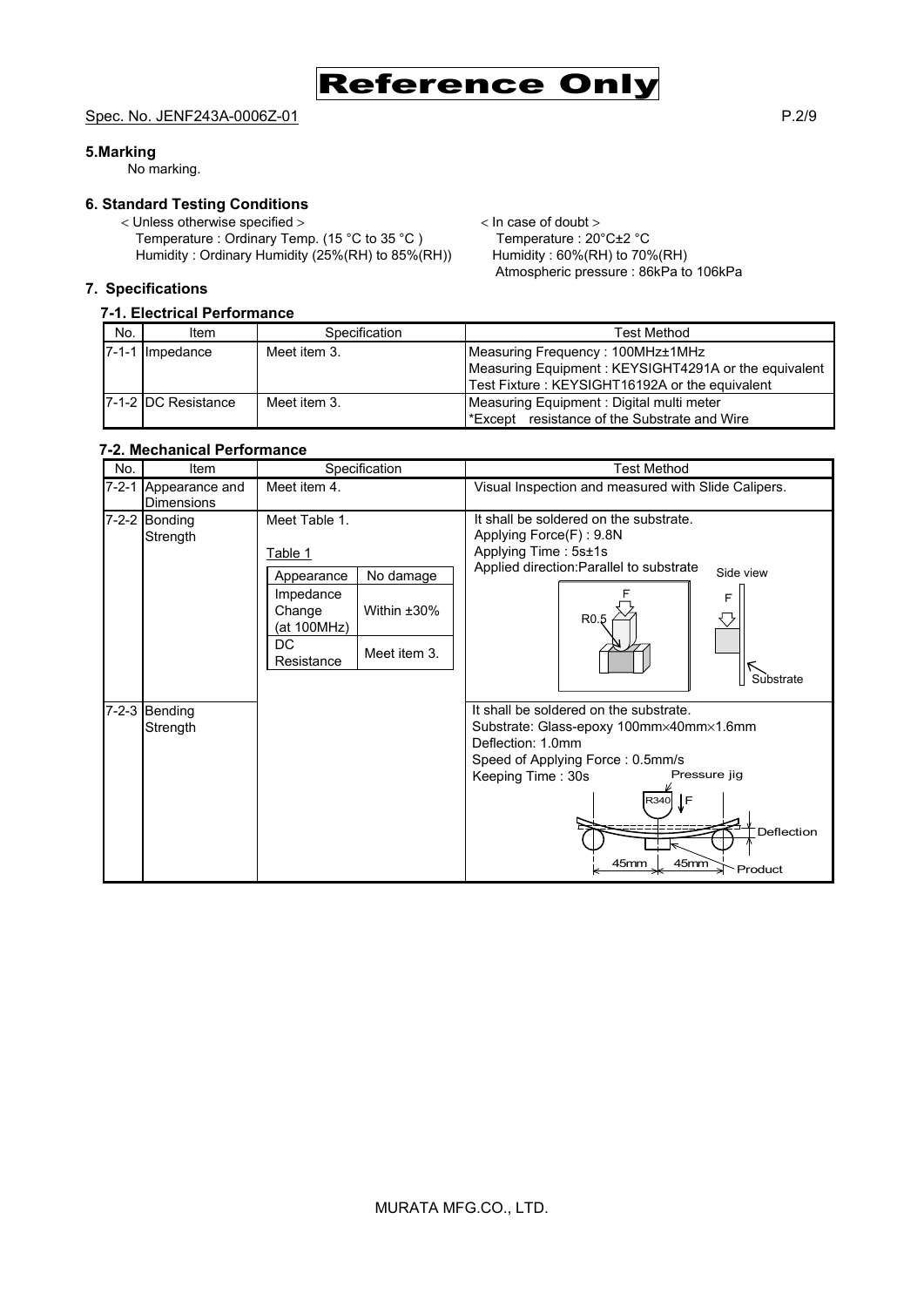# Reference Only

# Spec. No. JENF243A-0006Z-01 P.3/9

| No.        | Item                                     | Specification                                                                                                                                                                                 | <b>Test Method</b>                                                                                                                                                                                                                                           |
|------------|------------------------------------------|-----------------------------------------------------------------------------------------------------------------------------------------------------------------------------------------------|--------------------------------------------------------------------------------------------------------------------------------------------------------------------------------------------------------------------------------------------------------------|
|            | 7-2-4 Vibration                          | Meet Table 1.                                                                                                                                                                                 | It shall be soldered on the substrate.<br>Oscillation Frequency: 10Hz to 55Hz to 10Hz for 1 min<br>Total Amplitude: 1.5mm<br>Testing Time: A period of 2 hours in each of 3 mutually<br>perpendicular directions. (Total 6 h)                                |
|            | 7-2-5 Resistance<br>to Soldering<br>Heat | Meet Table 2.<br>Table 2<br>No damage<br>Appearance<br>Within $±30\%$<br>Impedance<br>(for BLM31SN<br>Change<br>(at 100MHz)<br>within $\pm 50\%$ )<br><b>DC</b><br>Meet item 3.<br>Resistance | Pre-Heating: $150^{\circ}$ C $\pm$ 10°C, 60s $\sim$ 90s<br>Solder: Sn-3.0Ag-0.5Cu<br>Solder Temperature: 270°C±5°C<br>Immersion Time: 10s+0.5s<br>Immersion and emersion rates: 25mm/s<br>Then measured after exposure in the room condition<br>for $48h+4h$ |
| 7-2-6 Drop |                                          | Products shall be no failure after<br>tested.                                                                                                                                                 | It shall be dropped on concrete or steel board.<br>Method : free fall<br>Height: 75cm<br>Attitude from which the product is dropped : 3 direction<br>The number of times : 3 times for each direction<br>(Total 9 times)                                     |
|            | 7-2-7 Solderability                      | The electrodes shall be at least<br>95% covered with new solder<br>coating.                                                                                                                   | Flux: Ethanol solution of rosin, 25(wt)%<br>Pre-Heating: $150^{\circ}$ C $\pm$ 10°C, 60s $\sim$ 90s<br>Solder: Sn-3.0Ag-0.5Cu<br>Solder Temperature: 240°C±5°C<br>Immersion Time: 4s±1s<br>Immersion and emersion rates: 25mm/s                              |

## **7-3. Environmental Performance**

#### It shall be soldered on the substrate.

| No.         | Item                   | Specification | <b>Test Method</b>                                                                                                                                                                                                                                                                     |
|-------------|------------------------|---------------|----------------------------------------------------------------------------------------------------------------------------------------------------------------------------------------------------------------------------------------------------------------------------------------|
| $7 - 3 - 1$ | Temperature<br>Cycle   | Meet Table 2. | 1 cycle:<br>1 step: -55 °C(+0 °C,-3 °C) / 30min±3min<br>2 step: Ordinary temp. / 10min to 15min<br>3 step: +125 °C(+3 °C,-0 °C) / 30min±3min<br>4 step: Ordinary temp. / 10min to 15min<br>Total of 100 cycles<br>Then measured after exposure in the room condition<br>for $48h±4h$ . |
|             | 7-3-2 Humidity         |               | Temperature: 40°C±2°C<br>Humidity: 90%(RH) to 95%(RH)<br>Time: 1000h(+48h,-0h)<br>Then measured after exposure in the room condition<br>for $48h±4h$ .                                                                                                                                 |
|             | 7-3-3 Heat Life        |               | Temperature: 85°C±3°C<br>Applying Current: Rated Current<br>Time: 1000h(+48h,-0h)<br>Then measured after exposure in the room condition<br>for $48h \pm 4h$ .                                                                                                                          |
|             | 7-3-4 ICold Resistance |               | Temperature : -55±2°C<br>Time: 1000h(+48h,-0h)<br>Then measured after exposure in the room condition<br>for $48h±4h$ .                                                                                                                                                                 |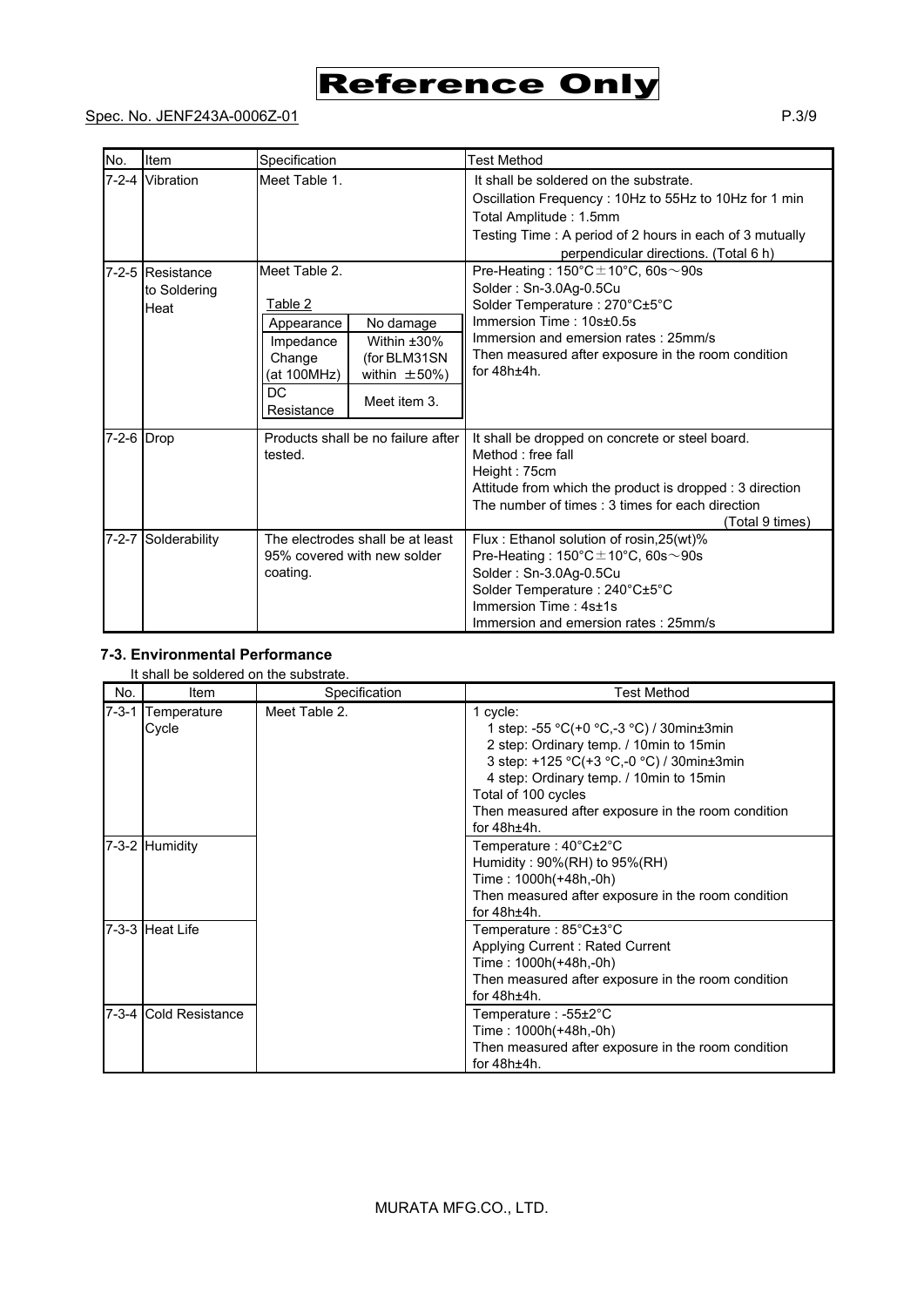

#### Spec. No. JENF243A-0006Z-01 P.4/9

#### **8. Specification of Packaging**





(1) Taping

Products shall be packaged in the each embossed cavity of 8mm-wide, 4mm-pitch and plastic tape continuously and sealed by cover tape.

- (2) Sprocket hole : The sprocket holes are to the right as the tape is pulled toward the user.
- (3) Spliced point : The cover tape has no spliced point.
- (4) Missing components number

Missing components number within 0.025% of the number per reel or 1 pc., whichever is greater, and are not continuous. The specified quantity per reel is kept.

#### **8-2. Tape Strength**

| (1) Pull Strength |  |
|-------------------|--|
|                   |  |

| lastic tape <sup>~</sup> | min   |
|--------------------------|-------|
| over tape                | J min |

(2) Peeling off force of Cover tape 0.2N to 0.7N (Minimum value is typical.) \*Speed of Peeling off:300mm/min

#### **8-3. Taping Condition**

- (1) Standard quantity per reel
	- Quantity per 180mm reel : 3000 pcs. / reel
- (2) There shall be leader-tape (cover tape only and empty tape ) and trailer- tape (empty tape) as follows.
- (3) Marking for reel

The following items shall be marked on a label and the label is stuck on the reel.

(Customer part number, MURATA part number, Inspection number (∗1), RoHS marking (∗2) , Quantity, etc)

\*1) « Expression of Inspection No. »

\n
$$
\frac{\Box \Box}{(1)} \quad \frac{\text{OOOO}}{(2)} \quad \frac{\times \times \times}{(3)}
$$
\n(1) Factory Code

 $(2)$  Date First digit : Year / Last digit of year  $(2)$  Date  $(3)$  Second digit : Month / Jan. to Sep.  $\rightarrow 1$ Month / Jan. to Sep.  $\rightarrow$  1 to 9, Oct. to Dec.  $\rightarrow$  O, N, D Third, Fourth digit : Day (3) Serial No.

165 to 180 degree  $F_{\text{S}}$  Cover tape

Plastic tape

```
∗2) « Expression of RoHS marking »
```

```
ROHS -\underline{Y} (\underline{\Delta})<br>(1) (2)
```
(1) RoHS regulation conformity parts.

- (2) MURATA classification number
- (4) Outside package

These reels shall be packed in the corrugated cardboard package and the following items shall be marked on a label and the label is stuck on the box.

(Customer name, Purchasing order number, Customer part number, MURATA part number,

RoHS marking (∗2), Quantity, etc)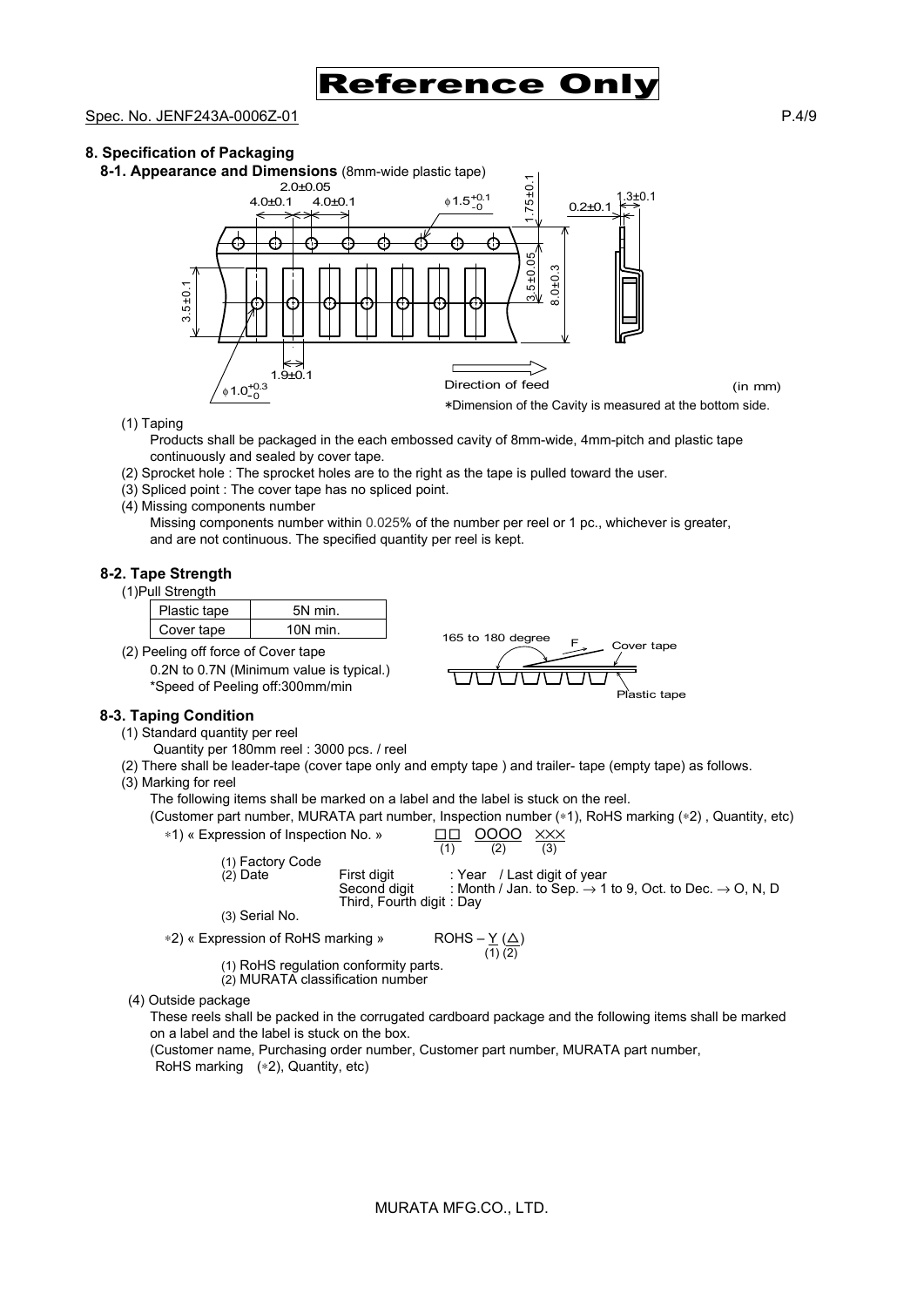Reference Onl

#### Spec. No. JENF243A-0006Z-01 P.5/9

(5) Dimensions of reel and taping (leader-tape, trailer-tape)



### **8-4. Specification of Outer Case**



# **9.**  $\Lambda$  Caution

#### **9-1. Surge current**

Excessive surge current (pulse current or rush current) than specified rated current applied to the product may cause a critical failure, such as an open circuit, burnout caused by excessive temperature rise. Please contact us in advance in case of applying the surge current.

#### **9-2. Limitation of Applications**

Please contact us before using our products for the applications listed below which require especially high reliability for the prevention of defects which might directly cause damage to the third party's life, body or property.

- (1)Aircraft equipment (6)Disaster prevention / crime prevention equipment
- (2)Aerospace equipment (7)Traffic signal equipment
- 
- 
- (3)Undersea equipment (8)Transportation equipment (vehicles,trains,ships,etc.)
- (4)Power plant control equipment (9) Data-processing equipment
- (5)Medical equipment (10)Applications of similar complexity and /or reliability requirements
- - to the applications listed in the above

#### **10. Notice**

This product is designed for solder mounting.

Please consult us in advance for applying other mounting method such as conductive adhesive.

#### **10-1. Land pattern designing**

• Standard land dimensions (Flow and Reflow soldering)



| Type    | Rated<br>Current | Land pad thickness and<br>dimension d |                   |      |  |
|---------|------------------|---------------------------------------|-------------------|------|--|
|         | (A)              | $18 \mu m$                            | 35 <sub>µ</sub> m | 70µm |  |
| BLM31PG | 1.5/2            | 1.8                                   | 1.8               | 1.8  |  |
|         | 3.5              | 2.4                                   | 1.8               | 1.8  |  |
|         |                  | 6.4                                   | 3.3               | 1.8  |  |
| BLM31SN | $10 - 12$        |                                       | 9.8               | 49   |  |

<sup>(</sup>in mm)

\*The excessive heat by land pads may cause deterioration at joint of products with substrate.

| vne             | Soldering |     |  |
|-----------------|-----------|-----|--|
| BLM31PG         | Flow      | 2.4 |  |
| <b>BI M31SN</b> | Reflow    | 20. |  |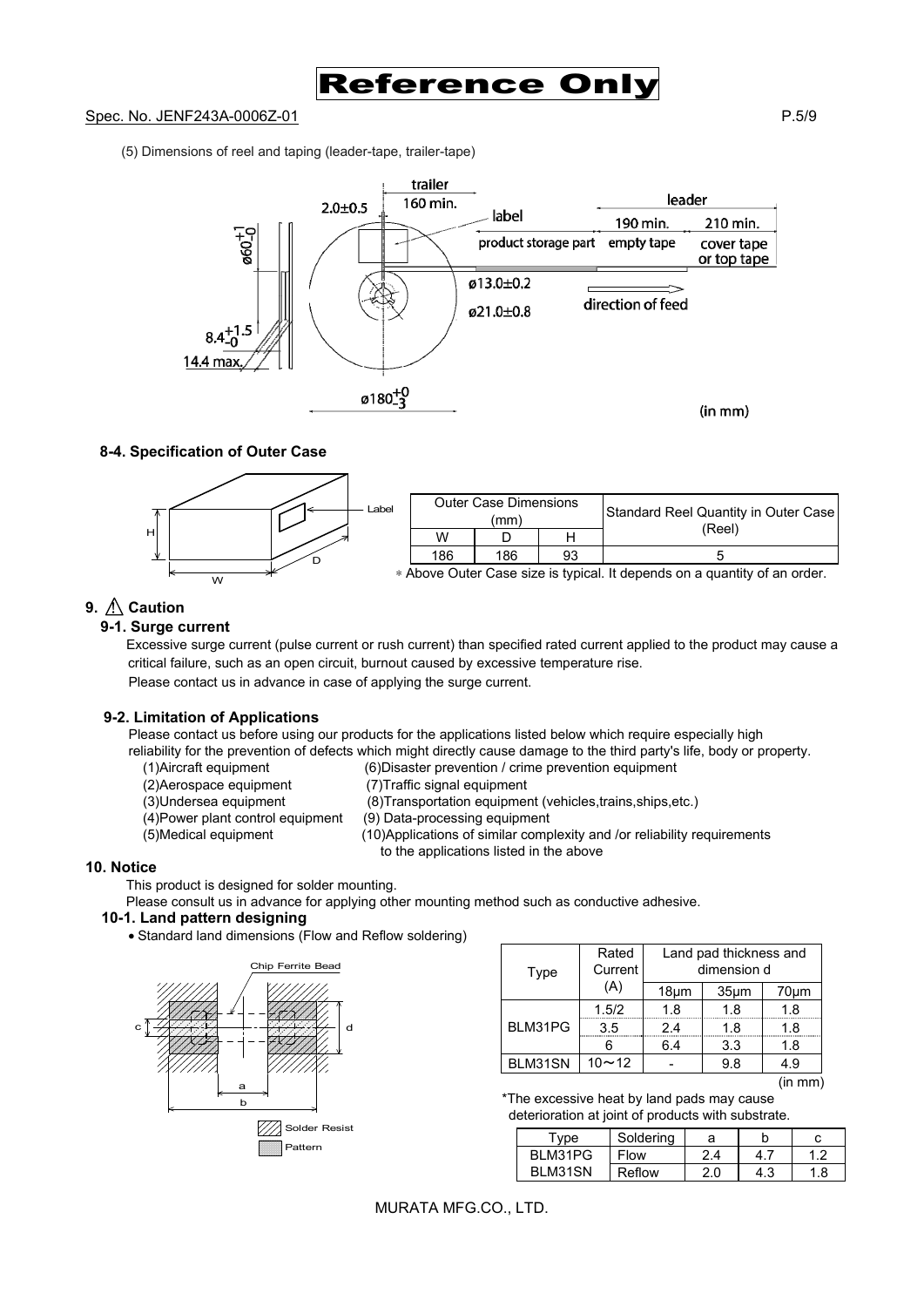

#### Spec. No. JENF243A-0006Z-01 P.6/9

• Land dimensions on Flow soldering for 2.5mm pitch mounting



\*As for BLM31PG type, taking land pad thickness and rated current into account.

|  |            | е |                            |
|--|------------|---|----------------------------|
|  | $\sqrt{2}$ |   |                            |
|  |            |   | $\lim_{m \to \infty}$<br>, |

\*The pattern shall be designed to above drawing to prevent causing the solder bridge when products are mounted by 2.5mm pitch flow soldering.

#### **10-2. Soldering Conditions**

Products can be applied to reflow and flow soldering.

#### (1) Flux,Solder

| Flux   | Use rosin-based flux, but not highly acidic flux (with chlorine content exceeding 0.2(wt)%.) |
|--------|----------------------------------------------------------------------------------------------|
|        | Do not use water-soluble flux.                                                               |
| Solder | Use Sn-3.0Ag-0.5Cu solder                                                                    |
|        | Standard thickness of solder paste: 100 um to 200 um                                         |

#### (2) Soldering conditions

• Pre-heating should be in such a way that the temperature difference between solder and ferrite surface is limited to 150℃ max. Also cooling into solvent after soldering should be in such a way that the temperature difference is limited to 100℃ max.

Insufficient pre-heating may cause cracks on the ferrite, resulting in the deterioration of product quality.

• Standard soldering profile and the limit soldering profile is as follows.

The excessive limit soldering conditions may cause leaching of the electrode and / or resulting in the deterioration of product quality.

#### (3) soldering profile

□Flow soldering profile



#### MURATA MFG.CO., LTD.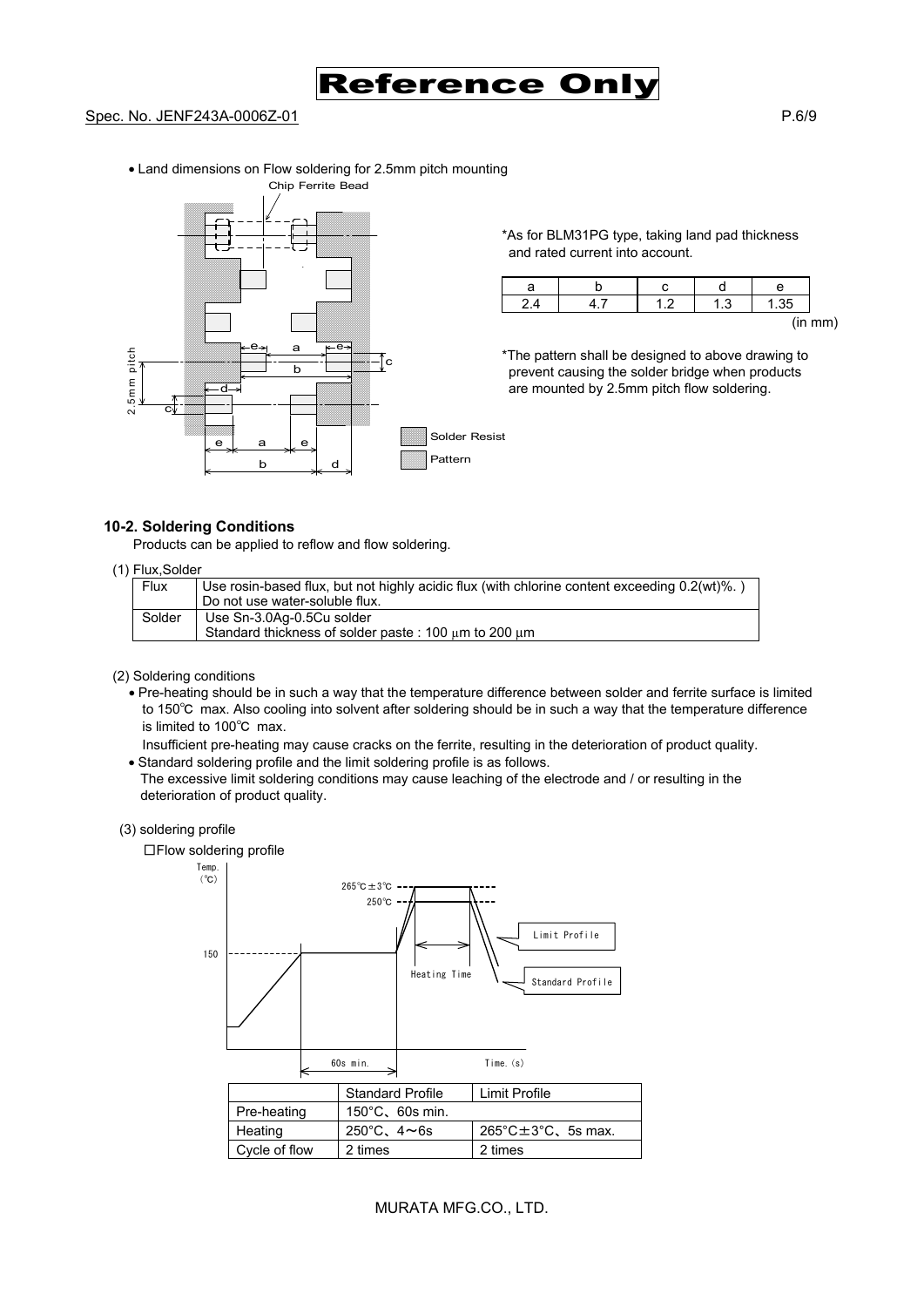

#### Spec. No. JENF243A-0006Z-01 P.7/9





#### **10-3. Reworking with soldering iron**

- 
- Tip temperature: 350°C max.
- Pre-heating: 150°C, 1 min Soldering iron output: 80W max.<br>• Tip temperature: 350°C max. Tip diameter:  $\phi$  3mm max.
- Soldering time : 3(+1,-0) seconds. Times : 2times max.
- 
- Note :Do not directly touch the products with the tip of the soldering iron in order to prevent the crack on the ferrite material due to the thermal shock.

#### **10-4. Solder Volume**

Solder shall be used not to be exceed as shown below.



Cycle of reflow  $\vert$  2 times  $\vert$  2 times

Accordingly increasing the solder volume, the mechanical stress to product is also increased. Exceeding solder volume may cause the failure of mechanical or electrical performance.

#### **10-5. Attention regarding P.C.B. bending**

The following shall be considered when designing and laying out P.C.B.'s.

(1) P.C.B. shall be designed so that products are not subject to the mechanical stress for board warpage. <Products direction>

b a

〈Poor example〉 〈Good example〉

Products shall be located in the sideways direction (Length:a<br />b) to the mechanical stress.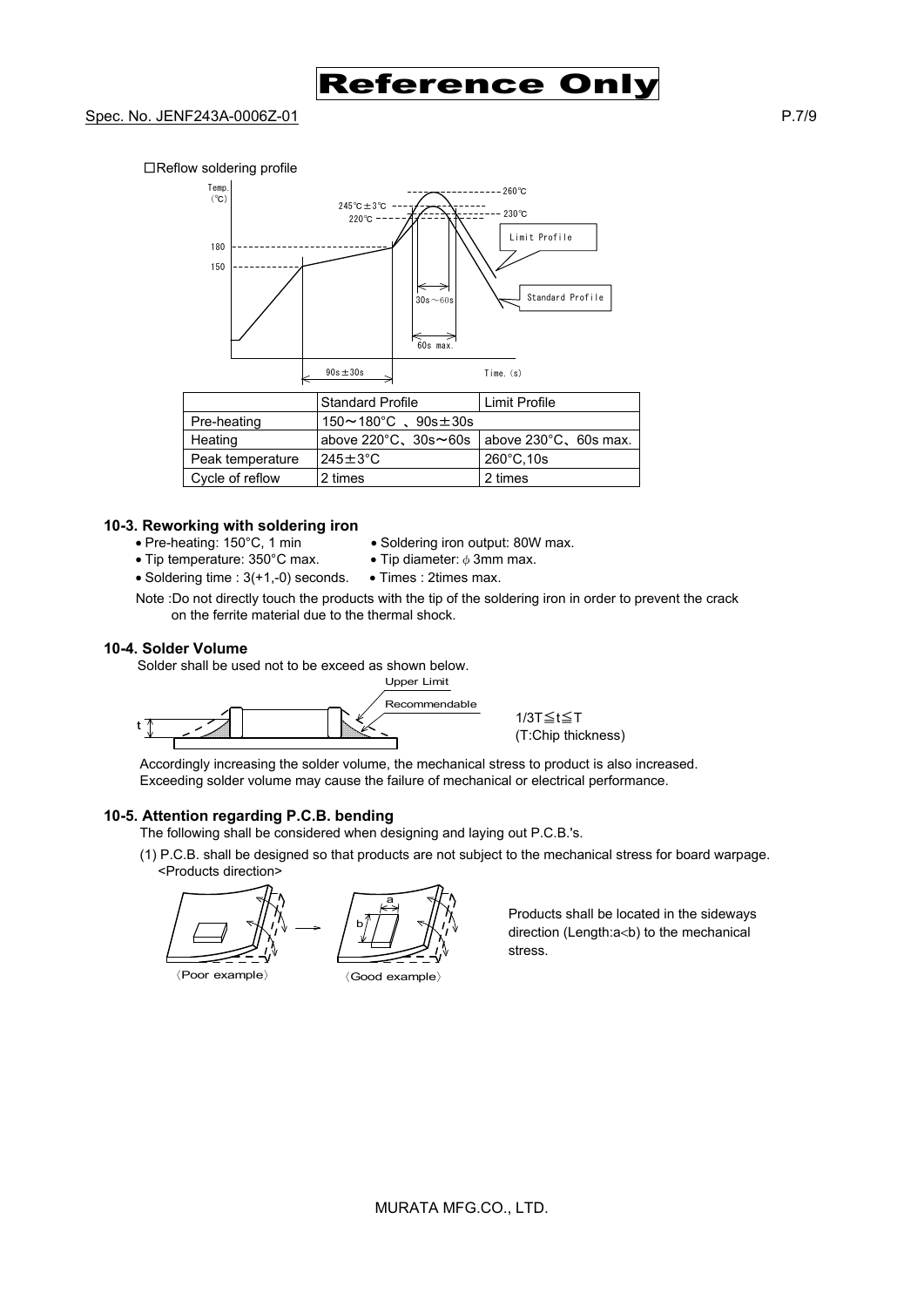# Reference On

(2)Components location on P.C.B. separation.

- It is effective to implement the following measures, to reduce stress in separating the board.
- It is best to implement all of the following three measures; however, implement as many measures as possible to reduce stress.

| <b>Contents of Measures</b>                                                                | Stress Level        |
|--------------------------------------------------------------------------------------------|---------------------|
| (1) Turn the mounting direction of the component parallel to the board separation surface. | A > D <sup>*1</sup> |
| (2) Add slits in the board separation part.                                                | A > B               |
| $(3)$ Keep the mounting position of the component away from the board separation surface.  | A > C               |



\*1 A > D is valid when stress is added vertically to the perforation as with Hand Separation. If a Cutting Disc is used, stress will be diagonal to the PCB, therefore A > D is invalid.

#### (3) Mounting Components Near Screw Holes

When a component is mounted near a screw hole, it may be affected by the board deflection that occurs during the tightening of the screw. Mount the component in a position as far away from the screw holes as possible.



#### **10-6. Mounting density**

Add special attention to radiating heat of products when mounting the inductor near the products with heating. The excessive heat by other products may cause deterioration at joint of this product with substrate.

#### **10-7. Operating Environment**

Do not use this product under the following environmental conditions, on deterioration of the Insulation Resistance of the Ferrite material and/or corrosion of Inner Electrode may result from the use.

- (1) in the corrodible atmosphere such as acidic gases, alkaline gases, chlorine, sulfur gases, organic gases and etc (the sea breeze,  $Cl_2$ ,  $H_2S$ ,  $NH_3$ ,  $SO_2$ ,  $NO_2$ , etc)
- (2) in the atmosphere where liquid such as organic solvent, may splash on the products.
- (3) in the atmosphere where the temperature / humidity changes rapidly and it is easy to dew.

#### **10-8. Resin coating**

The impedance value may change and/or it may affect on the product's performance due to high cure-stress of resin to be used for coating / molding products. So please pay your careful attention when you select resin. In prior to use, please make the reliability evaluation with the product mounted in your application set.